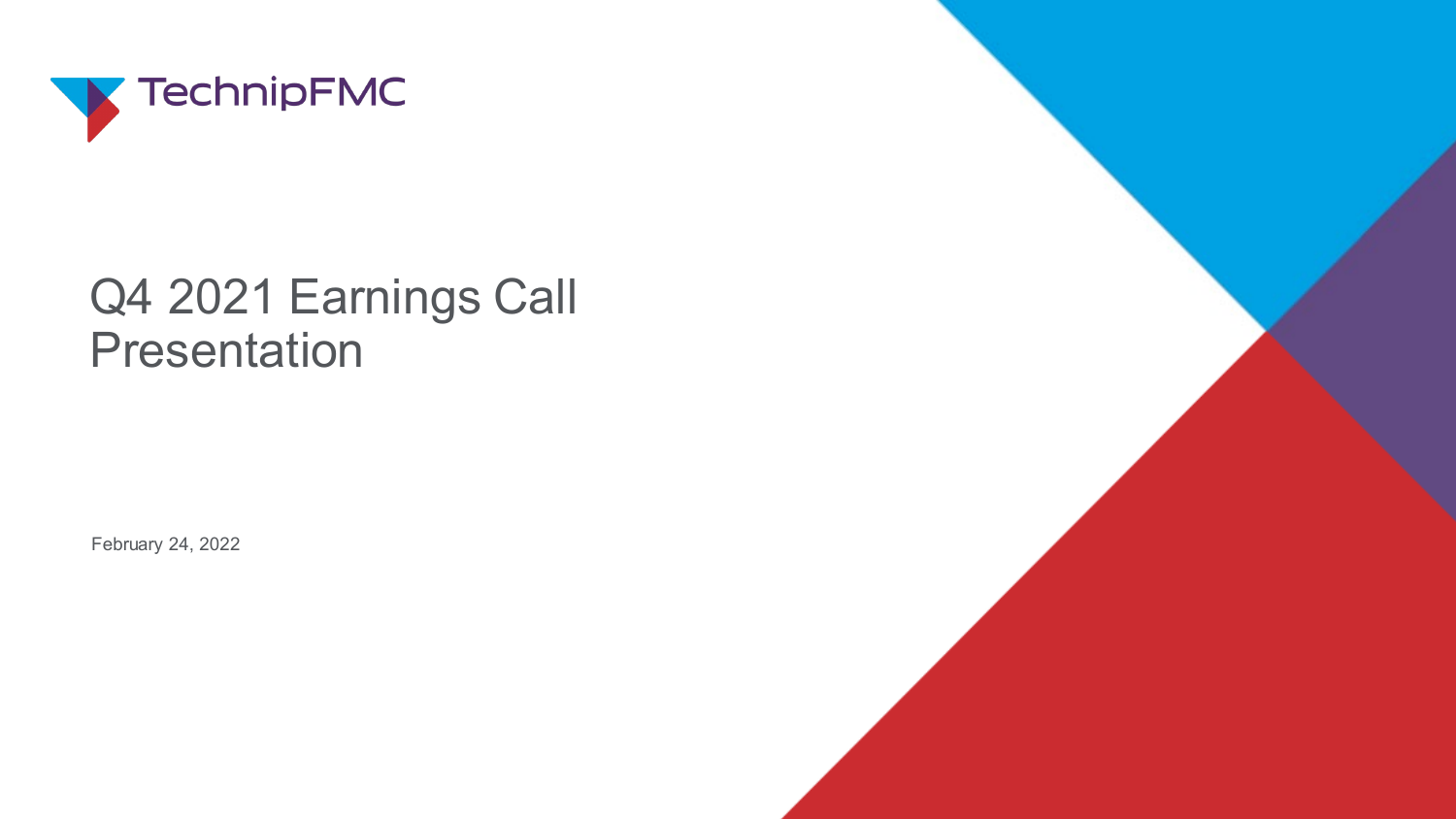#### **Disclaimer** Forward-looking statements

This communication contains "forward-looking statements" as defined in Section 27A of the United States Securities Act of 1933, as amended, and Section 21E of the United States Securities Exchange Act of 1934, as amended. Forward-looking statement usually relate to future events and anticipated revenues, earnings, cash flows, or other aspects of our operations or operating results. Forward-looking statements are often identified by words such as "guidance," "confident," "believe," "expect," "anticipate," "plan," "intend," "foresee," "should," "would," "could," "may," "will," "likely," "predicated," "estimate," "outlook" and similar expressions, including the negative thereof. The absence of these words, however, does not mean that the statements are not forward-looking. These forward-looking statements are based on our current expectations, beliefs, and assumptions concerning future developments and business conditions and their potential effect on us. While management believes these forward-looking statements are reasonable as and when made, there can be no assurance that future developments affecting us will be those that we anticipate. All of our forward-looking statements involve risks and uncertainties (some of which are significant or beyond our control) and assumptions that could cause actual results to differ materially from our historical experience and our present expectations or projections, including unpredictable trends in the demand for and price of crude oil and natural gas; competition and unanticipated changes relating to competitive factors in our industry, including ongoing industry consolidation; the COVID-19 pandemic and its impact on the demand for our products and services; our inability to develop, implement and protect new technologies and services; the cumulative loss of major contracts, customers or alliances; disruptions in the political, regulatory, economic and social conditions of the countries in which we conduct business; the refusal of DTC and Euroclear to act as depository and clearing agencies for our shares; the United Kingdom's withdrawal from the European Union; the impact of our existing and future indebtedness and the restrictions on our operations by terms of the agreements governing our existing indebtedness; the risks caused by our acquisition and divestiture activities; the risks caused by fixedprice contracts; any delays and cost overruns of new capital asset construction projects for vessels and manufacturing facilities; our failure to deliver our backlog; our reliance on subcontractors, suppliers and our joint venture partners; a failure or breach of our IT infrastructure or that of our subcontractors, suppliers or joint venture partners, including as a result of cyber-attacks; the risks of pirates endangering our maritime employees and assets; potential liabilities inherent in the industries in which we operate or have operated; our failure to comply with numerous laws and regulations, including those related to environmental protection, health and safety, labor and employment, import/export controls, currency exchange, bribery and corruption, taxation, privacy, data protection and data security; the additional restrictions on dividend payouts or share repurchases as an English public limited company; uninsured claims and litigation against us, including intellectual property litigation; tax laws, treaties and regulations and any unfavorable findings by relevant tax authorities; the uncertainties related to the anticipated benefits or our future liabilities in connection with the spin-off of Technip Energies (the "Spin-off"); any negative changes in Technip Energies' results of operations, cash flows and financial position, which impact the value of our remaining investment therein; potential departure of our key managers and employees; adverse seasonal and weather conditions and unfavorable currency exchange rate and risk in connection with our defined benefit pension plan commitments and other risks as discussed in Part I, Item 1A, "Risk Factors" of our Annual Report on Form 10-K for the fiscal year ended December 31, 2020 and Part II, Item 1A, "Risk Factors" of our subsequently filed Quarterly Reports on Form 10-Q. In addition, our results may be impacted by the uncertainty of transition to new energy, including the type, development and demand for new energy sources; unpredictable trends in energy transition initiatives; geopolitical, legislative or regulatory initiatives and changes related to energy transition; and our ability to achieve the benefits of the energy transition related business strategies, initiatives, systems, collaborations and applications.

We caution you not to place undue reliance on any forward-looking statements, which speak only as of the date hereof. We undertake no obligation to publicly update or revise any of our forward-looking statements after the date they are made, whether as a result of new information, future events or otherwise, except to the extent required by law.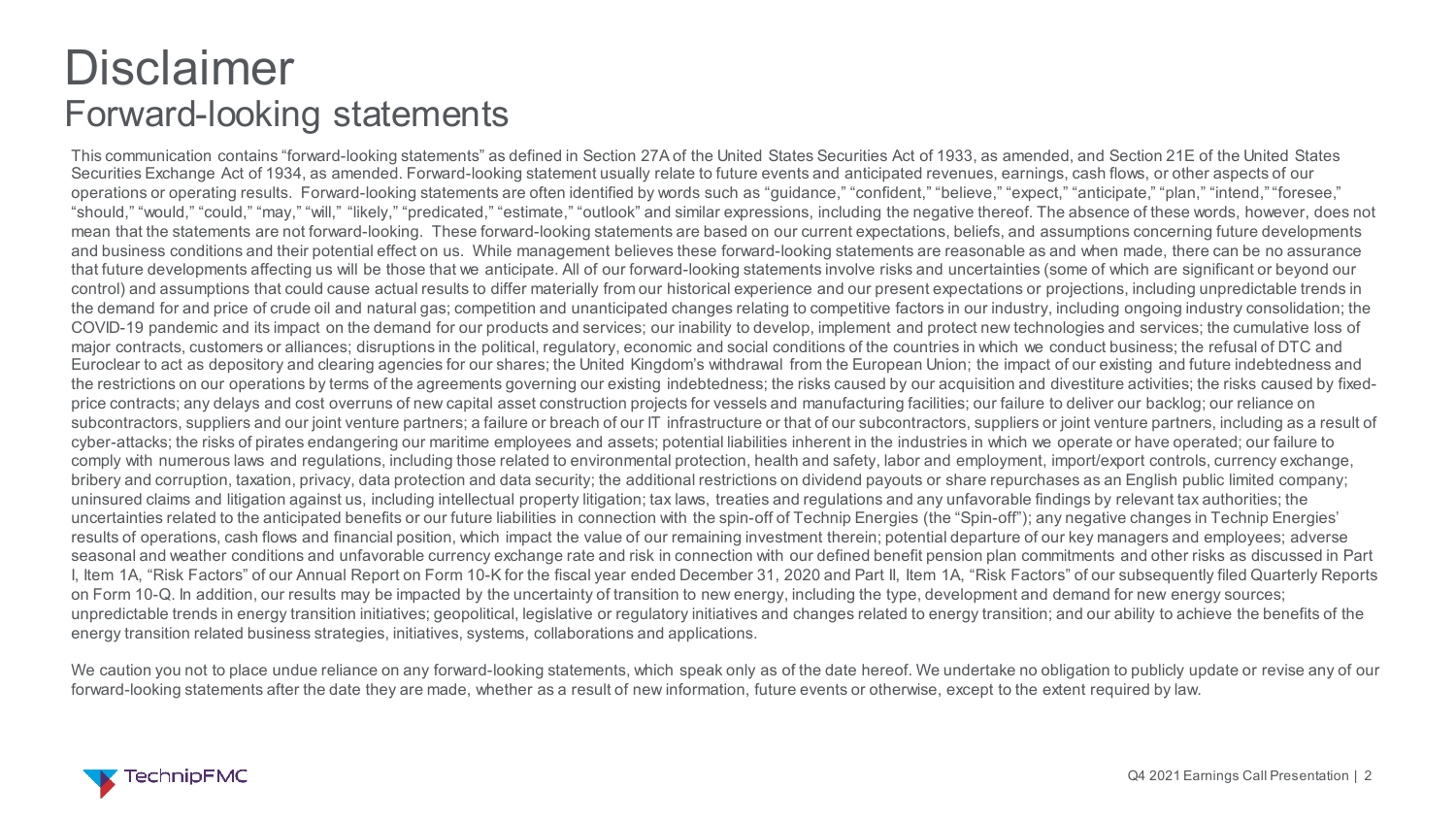# **Q4 2021 Overview Financial Results and Operational Highlights**

Doug Pferdehirt, Chair and Chief Executive Officer Alf Melin, EVP and Chief Financial Officer

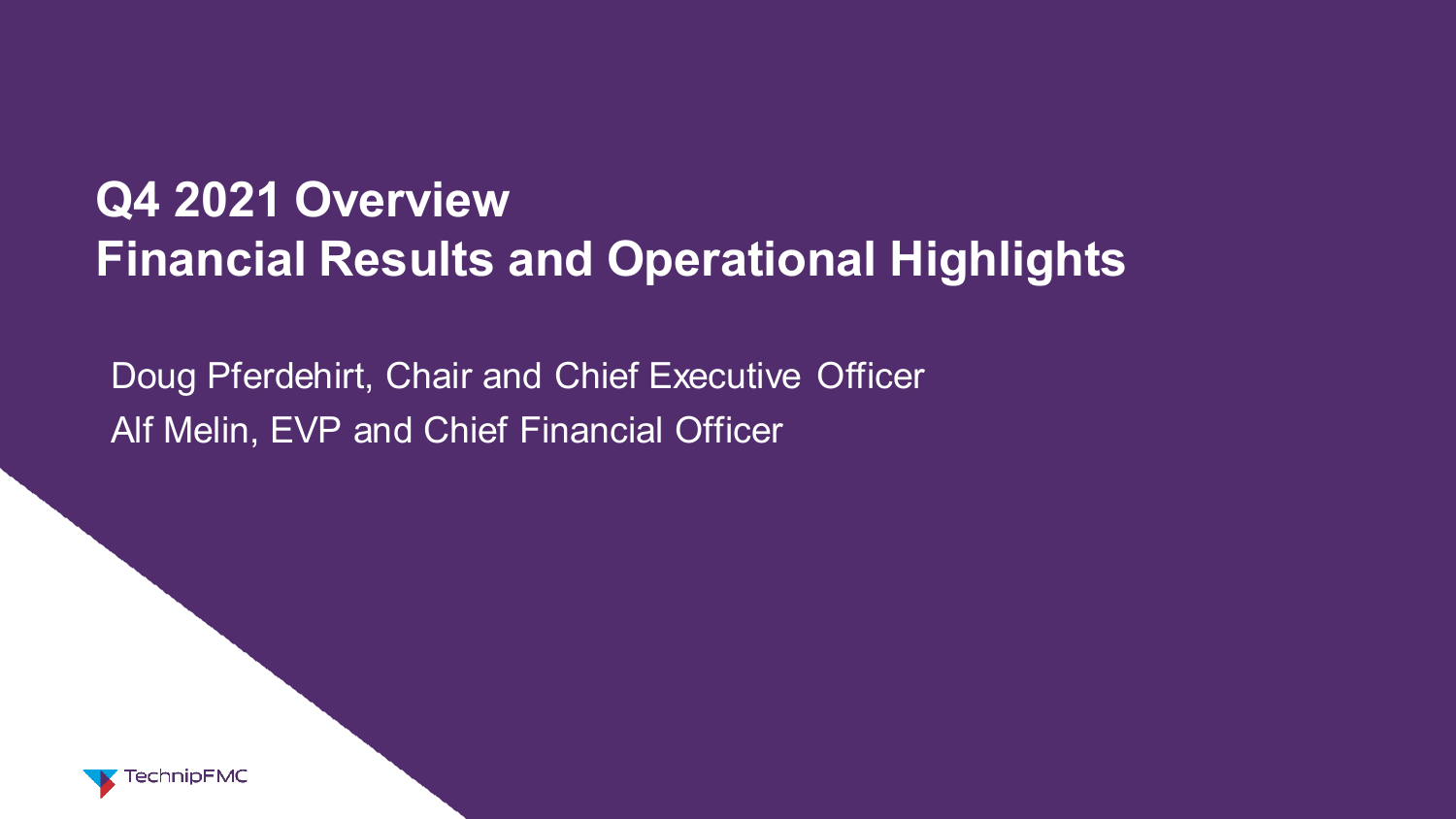# 2021 – A breakout year for TechnipFMC

**Entered multi-year upcycle**

- ▶ Total orders increased 33% year-over-year, with Subsea growing to \$5 billion Subsea inbound coming earlier in cycle, more in parallel with U.S. land markets
- Positioned for the energy transition, with inbound orders of \$1 billion anticipated through 2025e

**Improved financial performance** (versus 2020)

- Total Company adjusted EBITDA increased 46% to \$580 million
- Subsea adjusted EBITDA margin expanded 200bps to 10.5%
- ▶ Surface Technologies achieved record inbound; adjusted EBITDA margin up 300bps to 10.6%

#### **Strengthened balance sheet**

- Strong free cash flow of \$523 million from continuing operations
- \$901 million of cash proceeds generated through monetization of Technip Energies stake
- ▶ Net debt reduced to \$678 million, a nearly 70% improvement from the prior year

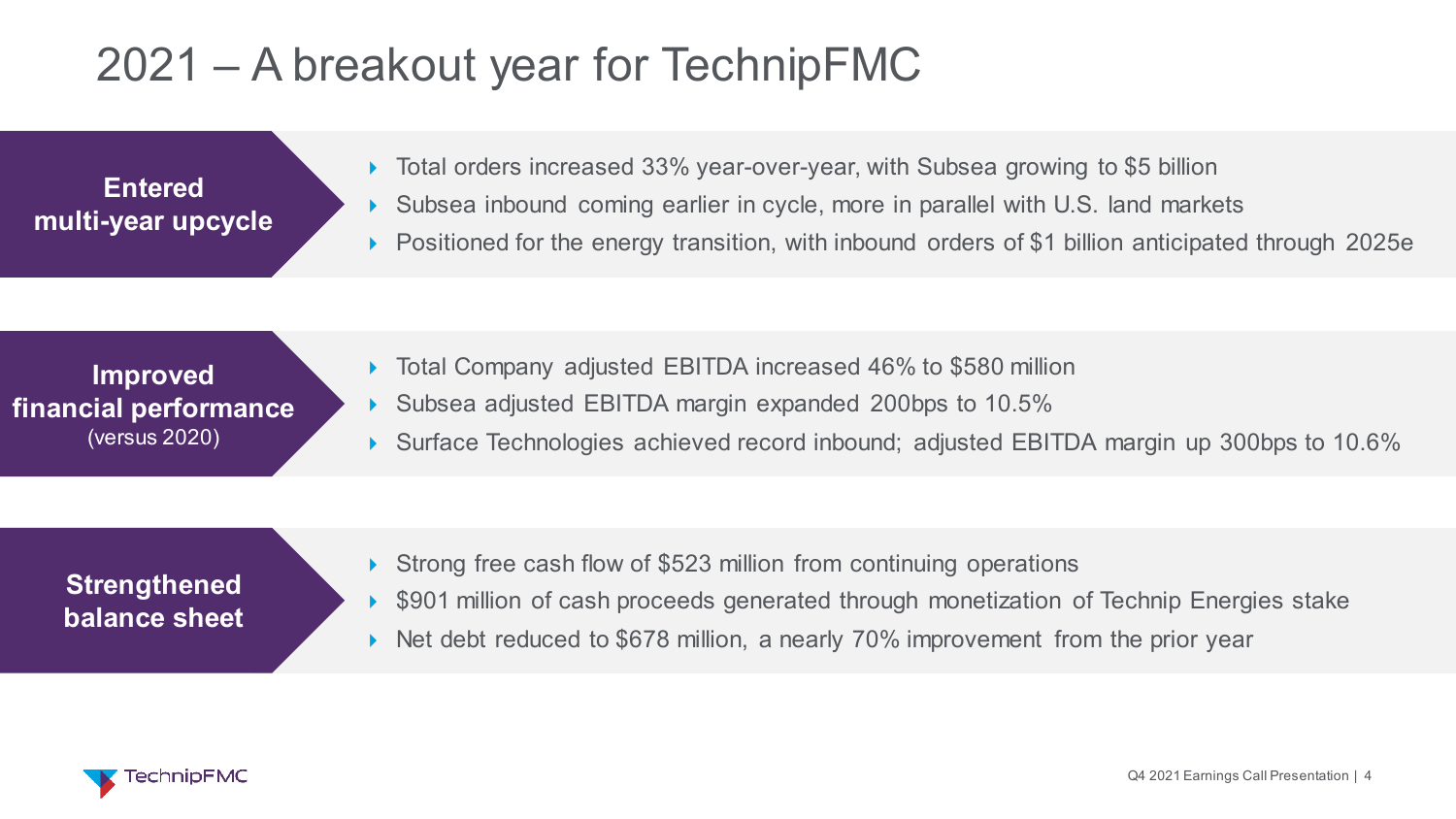# Q4 2021 Operational summary



- Total Company orders of \$2.1 billion; sequential backlog growth of 9% to \$7.7 billion
- ▶ Subsea orders of \$1 billion, driven by continued strength in South America
- Strength in Middle East driving expansion of manufacturing capabilities (Saudi Arabia, UAE)
- **Introduction of New Energy Ventures (NEV) to accelerate our role in the energy transition**

#### **Takeaways**

**Operating segments achieved full-year guidance**

**Surface Technologies' largest ever award, a multiyear contract from ADNOC**

**Subsea opportunity list expanded to record level of \$20+ billion**

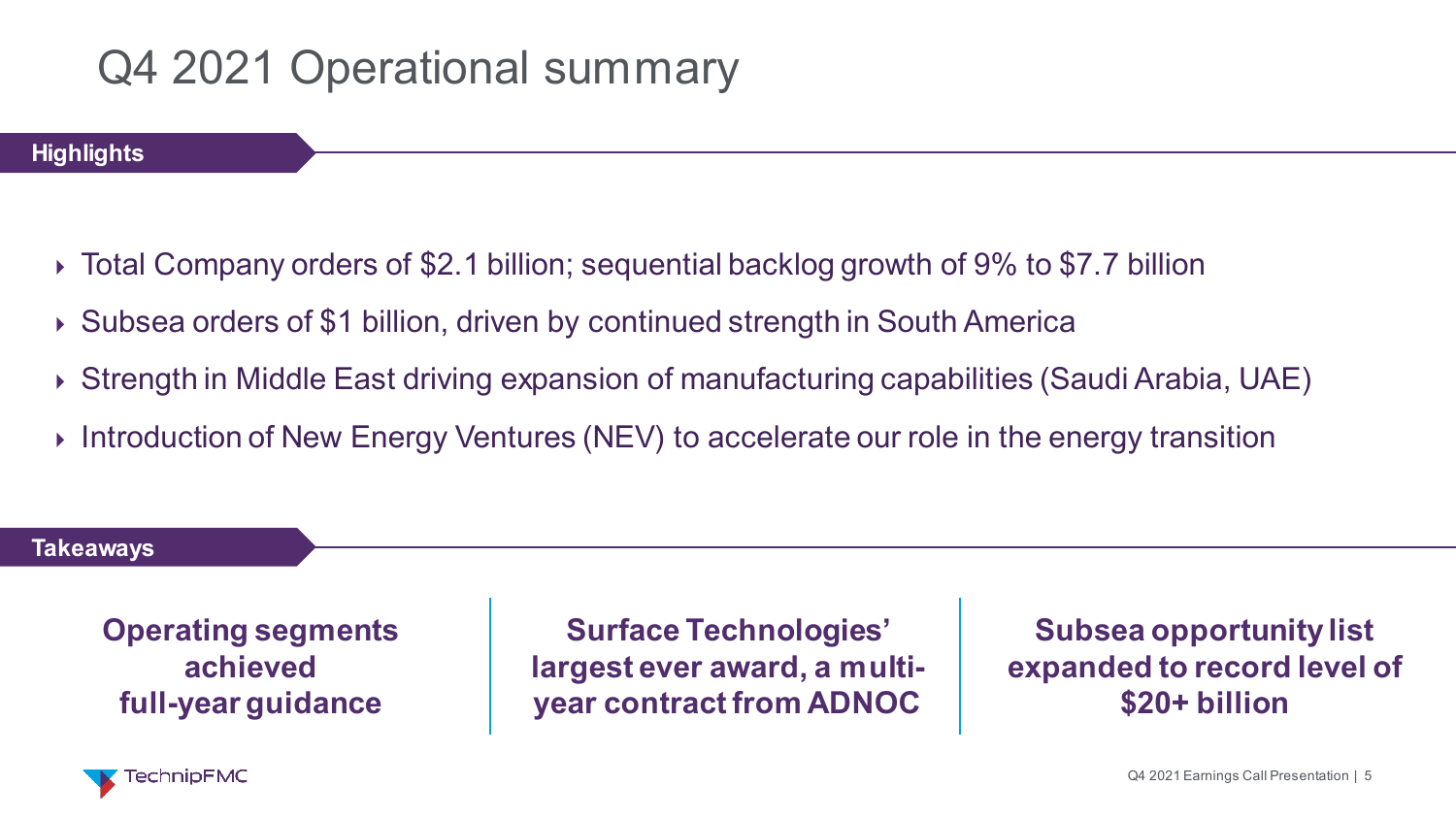## Q4 2021 Financial results



- Cash flow from operations of \$484 million, free cash flow of \$423 million
- Total Company adjusted EBITDA of \$130 million from continuing operations
	- Subsea sequential results reflected normal seasonality
	- Surface Technologies sequential results benefited from improvement in NAM, partially offset by investment in new international manufacturing capacity
- ▶ Net debt improved to \$678 million; gross debt reduced \$251 million sequentially

| <u>Segmen</u> t results |          |             |       |                                                  |     |                               |       |       |       |   |                                                            |                    |      |
|-------------------------|----------|-------------|-------|--------------------------------------------------|-----|-------------------------------|-------|-------|-------|---|------------------------------------------------------------|--------------------|------|
| Subsea                  | 4Q21     | <b>3Q21</b> | 4Q20  | QoQ                                              | YoY | <b>Surface Technologies</b>   | 4Q21  | 3Q21  | 4Q20  |   | QoQ                                                        | YoY                |      |
| Revenue                 | 1.236    | 1,312       | .338  | -6%                                              | -8% | <b>Revenue</b>                | 287   | 267   | 262   | △ | 7%                                                         | $\curvearrowright$ | 9%   |
| Adjusted EBITDA margin  | $10.0\%$ | 11.2%       | 8.7%  | $\blacktriangledown$ 120 bps $\triangle$ 130 bps |     | <b>Adjusted EBITDA margin</b> | 10.1% | 10.6% | 11.8% |   | $\blacktriangledown$ -50 bps $\blacktriangledown$ -170 bps |                    |      |
| <b>Inbound orders</b>   | 1.035    | 1.116       | 712   | -7%<br>$\sim$                                    | 45% | Inbound orders                | 1,072 | 250   | 300   | △ | 329%                                                       | $\curvearrowright$ | 257% |
| Backlog                 | 6,533    | 6,661       | 6,876 | $-2\%$<br>$\sim$                                 | -5% | <b>Backlog</b>                | 1,125 | 341   | 414   | △ | 230%                                                       |                    | 172% |
|                         |          |             |       |                                                  |     |                               |       |       |       |   |                                                            |                    |      |

**\$2.1B Inbound orders**

> **\$7.7B Backlog**

**\$130M Adjusted EBITDA**

**\$423M Free cash flow**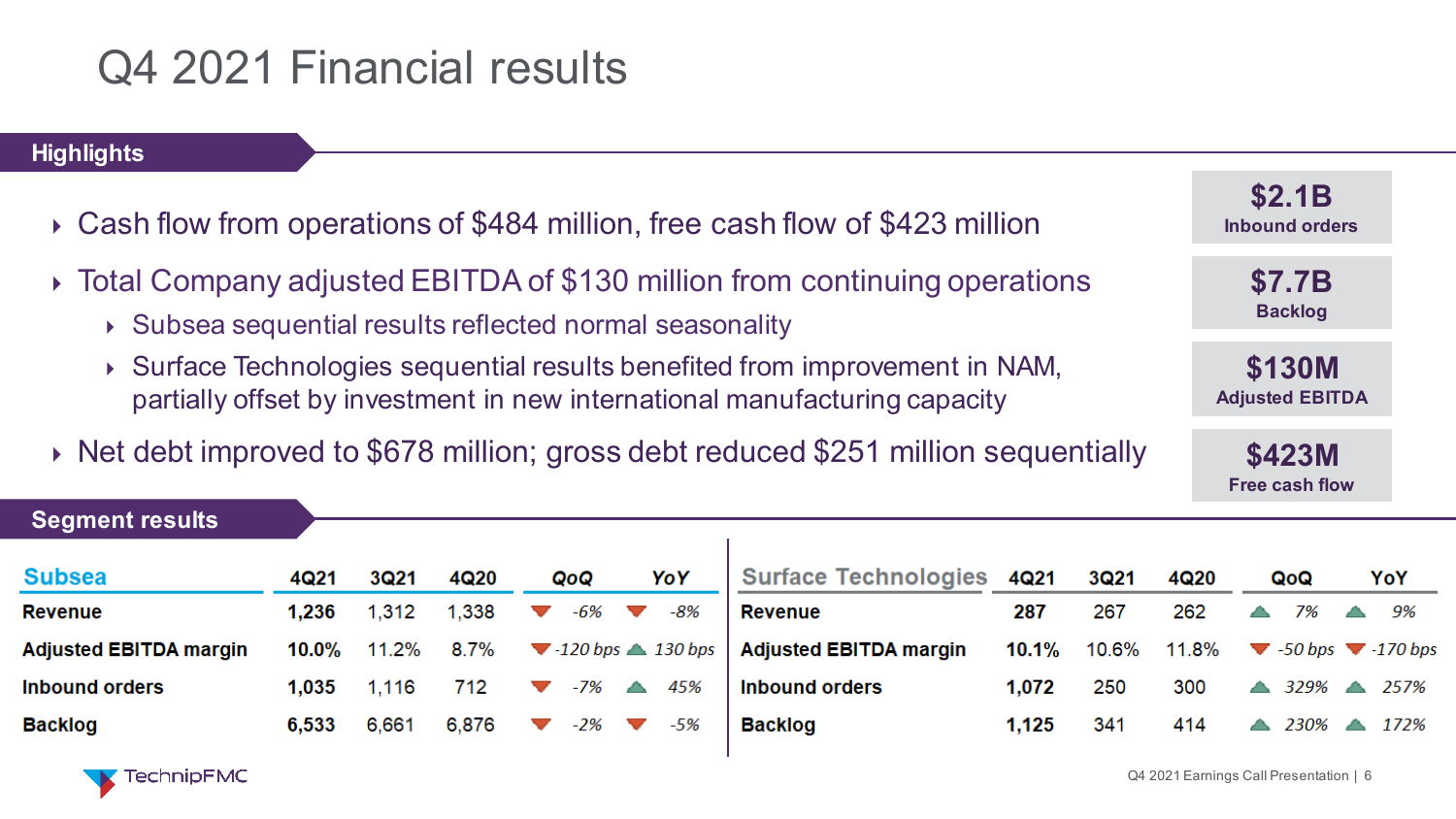### Q4 2021 Cash flow and net debt



|    | December 31,<br>2021     |
|----|--------------------------|
| \$ | 1,327.4                  |
|    | (277.6)                  |
|    | (1,727.3)                |
| S  | (677.5)                  |
|    | (In millions, unaudited) |

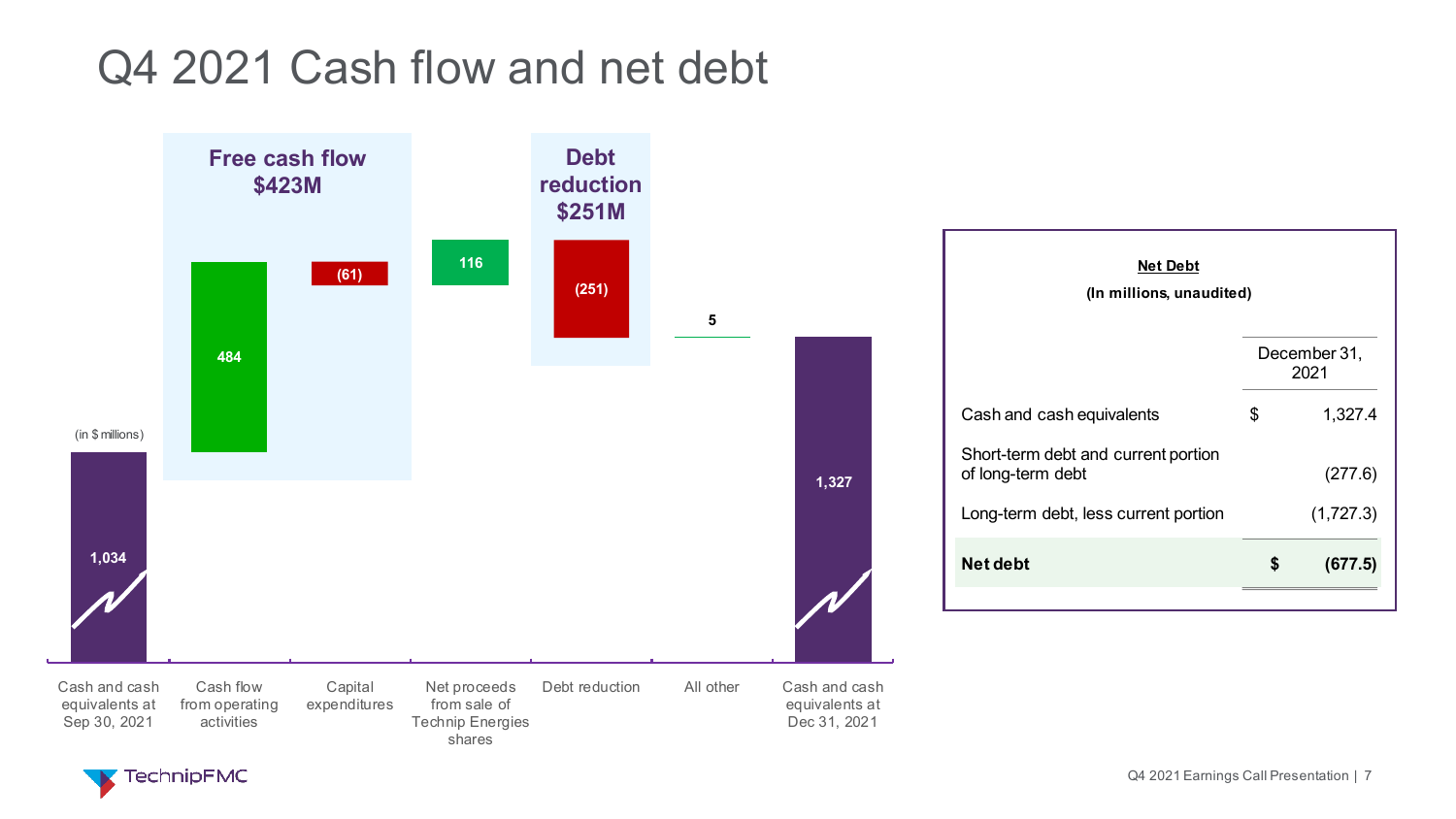## 2022 Full-year financial guidance1 As of *February 23, 2022*

#### **Subsea**

- **Revenue** in a range of \$5.2 5.6 billion
- **EBITDA** margin in a range of 11 12% (excluding charges and credits)

#### **Surface Technologies**

**Revenue** in a range of \$1,150 – 1,300 million

**EBITDA** margin in a range of 11 – 13% (excluding charges and credits)

#### **TechnipFMC**

- **Corporate expense, net** \$100 110 million (includes depreciation and amortization of ~\$5 million)
- **Net interest expense** \$105 115 million
- **Tax provision, as reported** \$100 110 million
- **Capital expenditures** approximately \$230 million
- **Free cash flow**<sup>2</sup> \$100 250 million

**All segment guidance assumes no further material degradation from COVID-19 related impacts.** 

 $1$ Our guidance measures of adjusted EBITDA margin, corporate expense, net, net interest expense and free cash flow are non-GAAP financial measures. We are unable to provide a reconciliation to comparable GAAP financial measures on a forward-looking basis without unreasonable effort because of the unpredictability of the individual components of the most directly comparable GAAP financial measure and the variability of items excluded from each such measure. Such information may have a significant, and potentially unpredictable, impact on our future financial results. <sup>2</sup>Free cash flow = cash flow from operations less capital expenditures

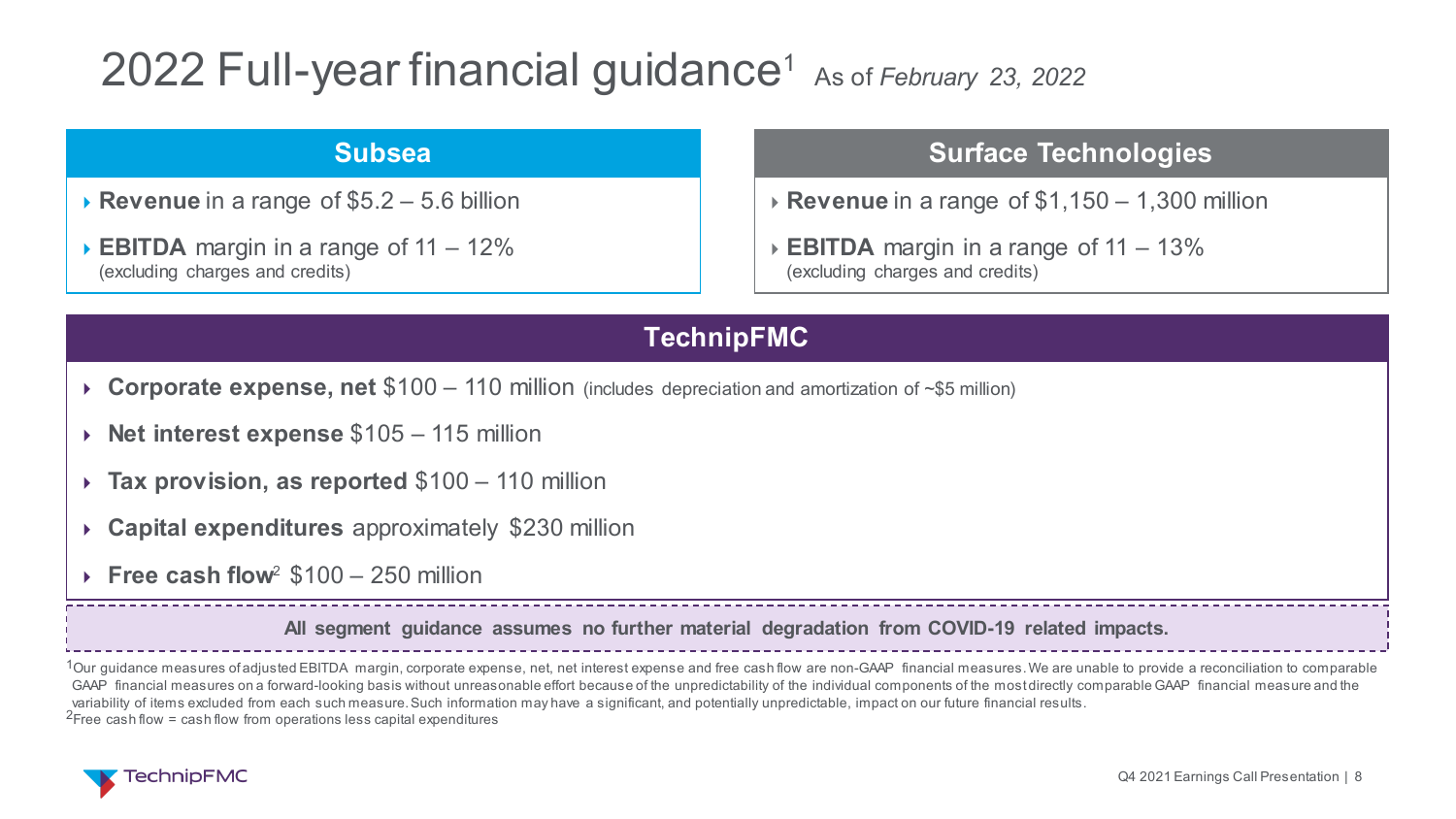# Backlog scheduling provides visibility





<sup>1</sup> Backlog does not capture all revenue potential for subsea services

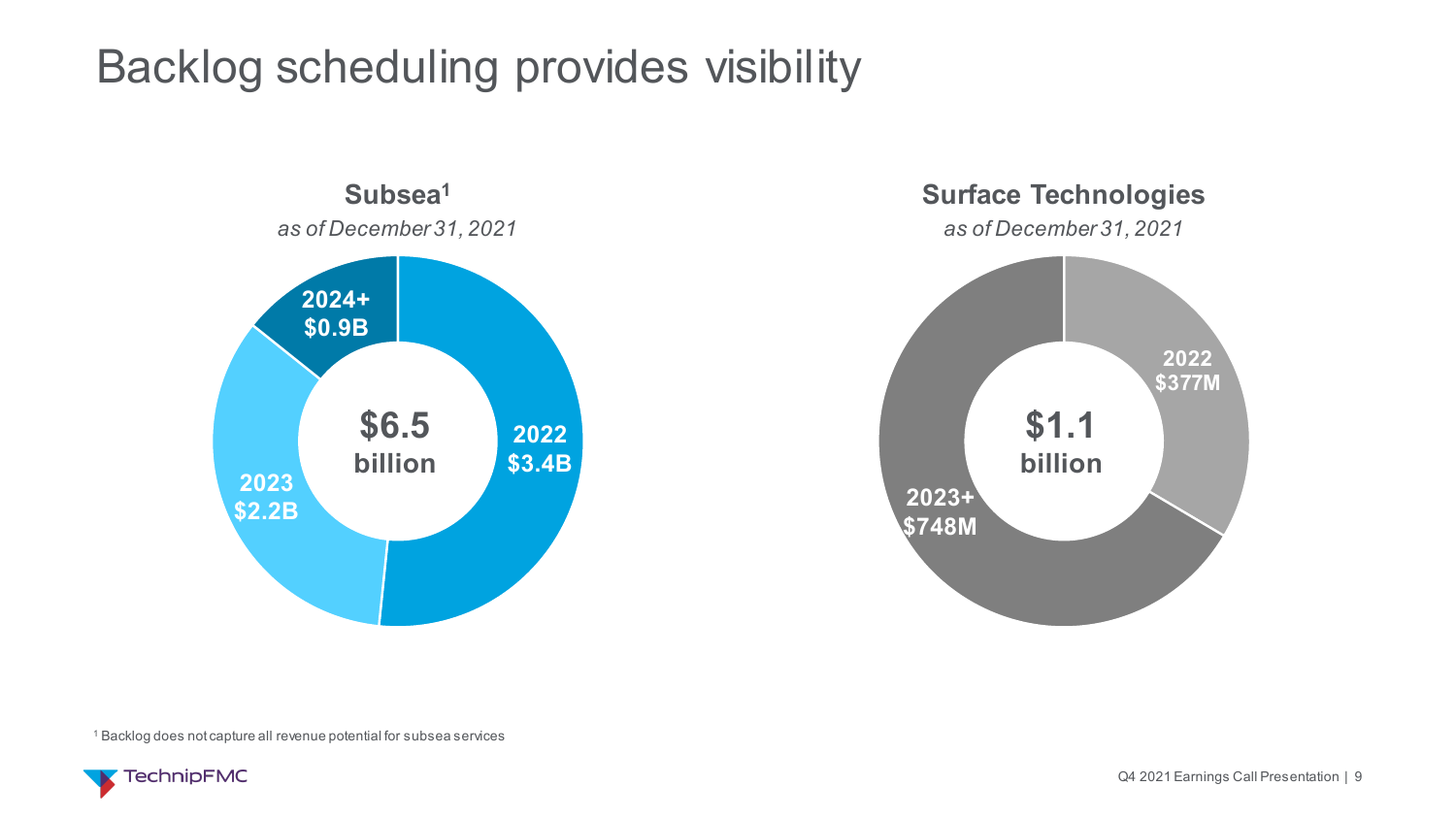## Subsea opportunities in the next 24 months<sup>1</sup>

Added **PETROBRAS Buzios 10 EQUINOR Halten East TPAO Sakarya 2 PETROBRAS Sapinhoa PETRORIO Wahoo ENI Agogo PETRONAS Bestari** Removed **PETROBRAS Buzios 6 PETROBRAS Buzios 7 PETROBRAS Tupi CNOOC Lingshui CHEVRON Jansz-Io TOTAL North Platte** 



<sup>1</sup> February 2022 update; project value ranges reflect potential subsea scope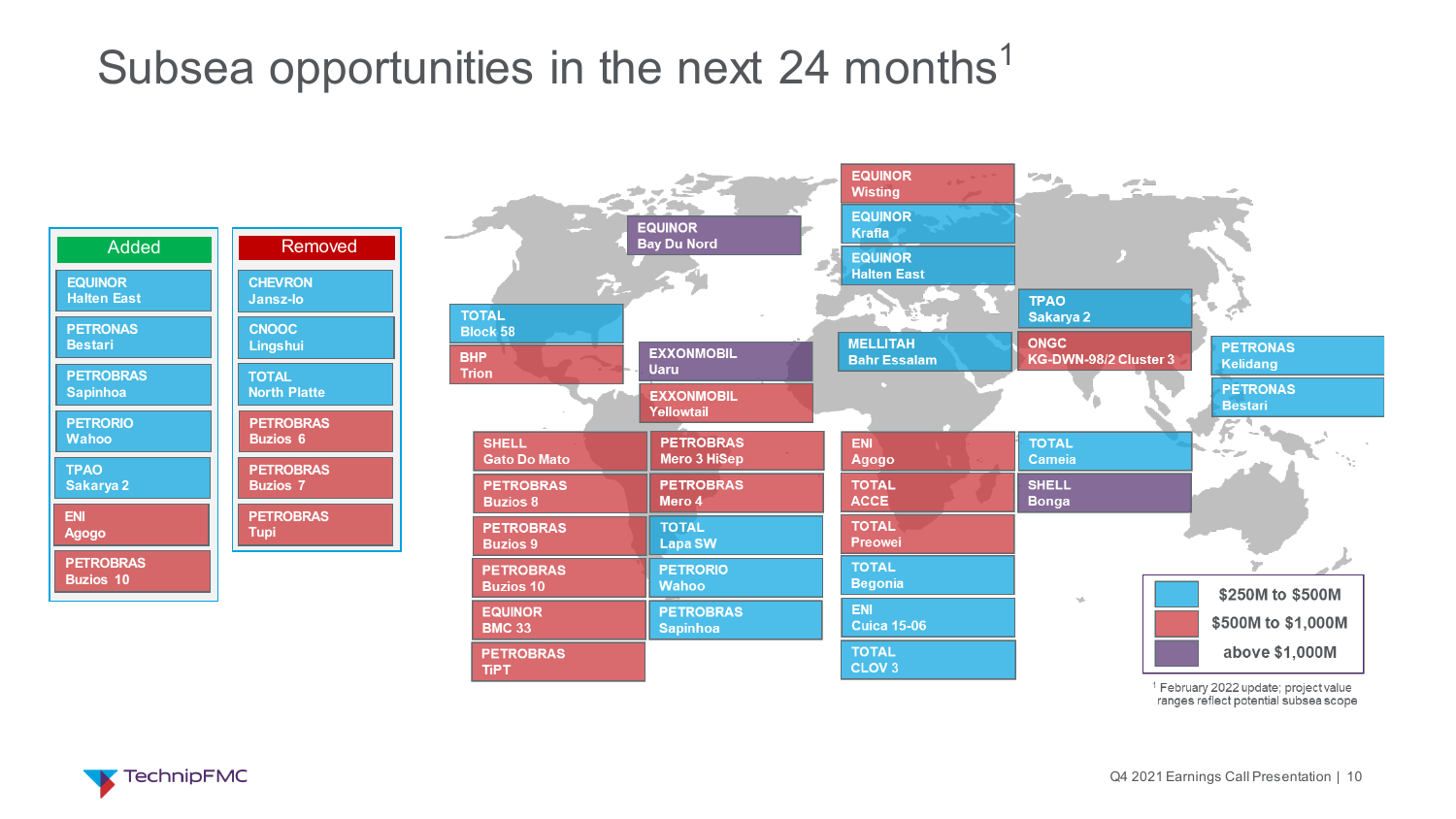# Appendix

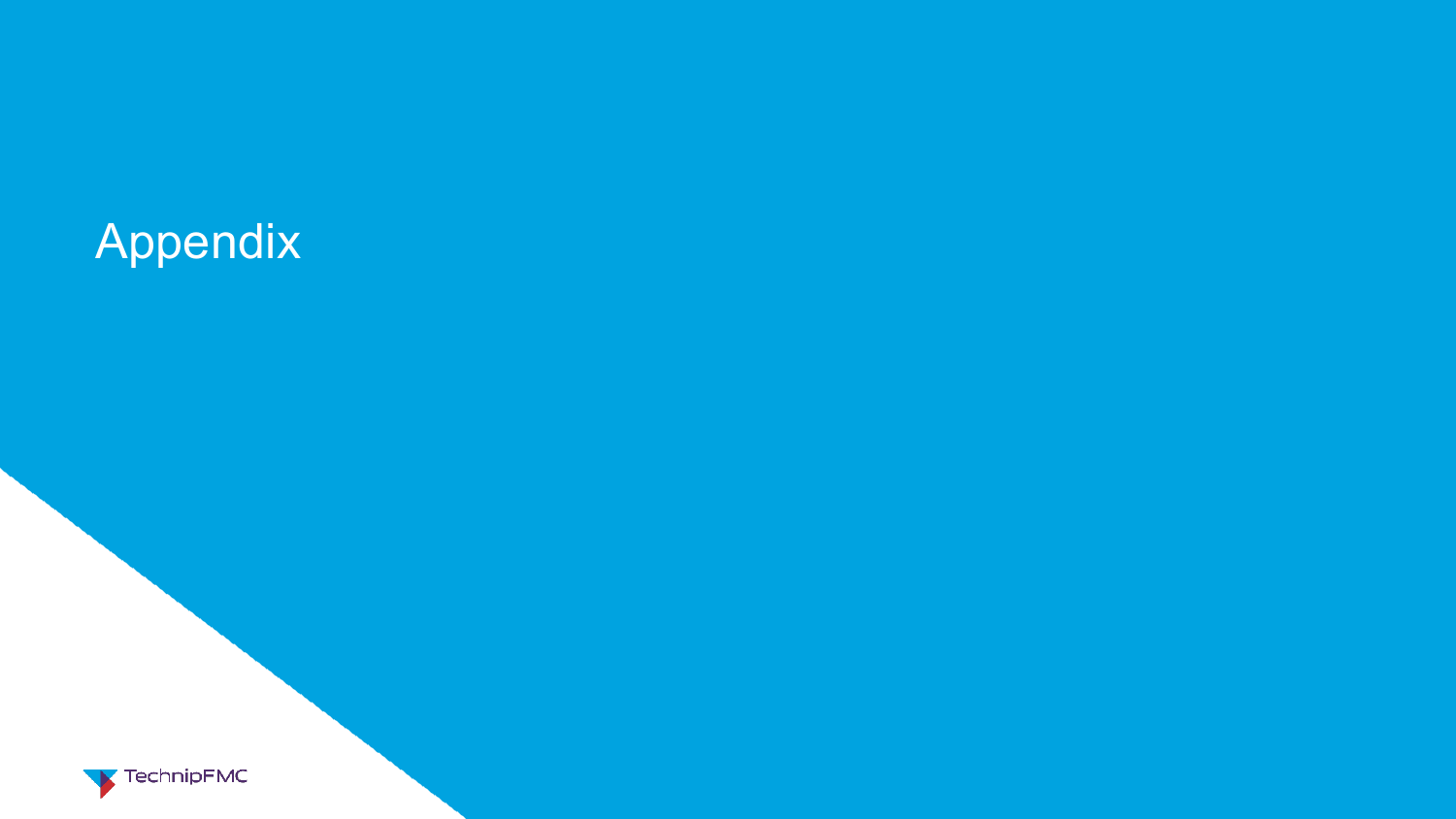## **Glossary**

| <b>Term</b>   | <b>Definition</b>                                                  | <b>Term</b>  | <b>Definition</b>                 |
|---------------|--------------------------------------------------------------------|--------------|-----------------------------------|
| <b>CAGR</b>   | <b>Compound Annual Growth Rate</b>                                 | <b>iLOF™</b> | Integrated Life of Field          |
| <b>CCS</b>    | <b>Carbon Capture and Storage</b>                                  | <b>LNG</b>   | <b>Liquefied Natural Gas</b>      |
| <b>ESG</b>    | Environmental, Social and Governance                               | MMb/d        | <b>Million Barrels per Day</b>    |
| <b>FID</b>    | <b>Final Investment Decision</b>                                   | <b>Mtpa</b>  | Million Metric Tonnes per Annum   |
| F/X           | Foreign Exchange                                                   | <b>NAM</b>   | North America                     |
| <b>GHG</b>    | <b>Greenhouse Gas Emissions</b>                                    | <b>RCF</b>   | <b>Revolving Credit Facility</b>  |
| <b>GOM</b>    | <b>Gulf of Mexico</b>                                              | <b>ROIC</b>  | Return on Invested Capital        |
| HP/HT         | High Pressure / High Temperature                                   | <b>ROV</b>   | <b>Remotely Operated Vehicles</b> |
| <b>HSE</b>    | Health, Safety and Environment                                     | <b>ROW</b>   | <b>Rest of World</b>              |
| <b>İEPCI™</b> | Integrated Engineering, Procurement, Construction and Installation |              |                                   |

iFEED™ Integrated Front End Engineering and Design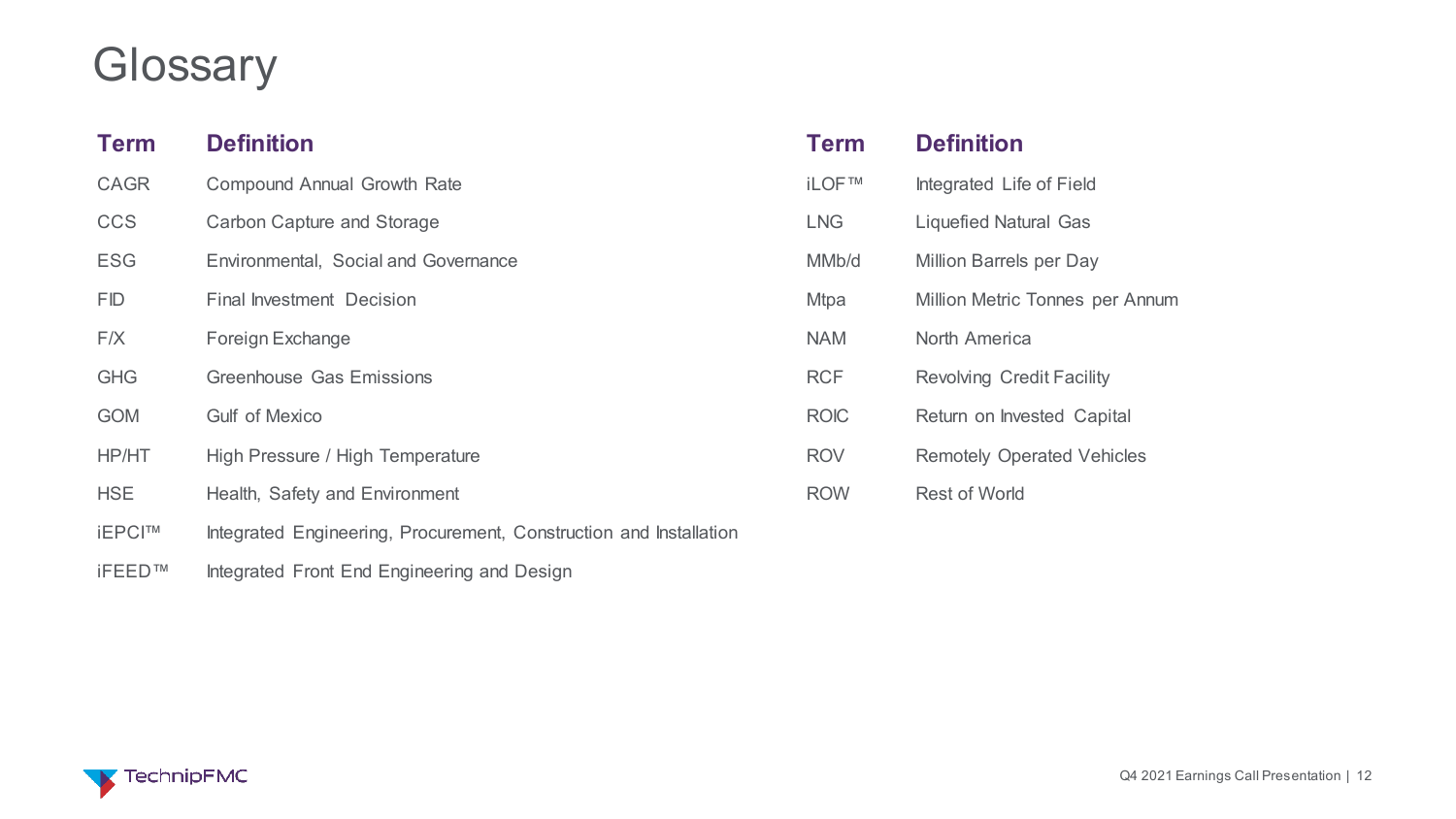#### TECHNIPFMC PLC AND CONSOLIDATED SUBSIDIARIES RECONCILIATION OF GAAP TO NON-GAAP FINANCIAL MEASURES (In millions, unaudited)

#### **Charges and Credits**

In addition to financial results determined in accordance with U.S. generally accepted accounting principles (GAAP), the third quarter 2021 Earnings Release also includes non-GAAP financial measures (as defined in Item 10 of Regulation S-K of the Securities Exchange Act of 1934, as amended) and describes performance on a sequential and year-overyear basis against the comparable period in 2020. Net income, excluding charges and credits, as well as measures derived from it (including Diluted EPS, excluding charges and credits); Income before net interest expense and taxes, excluding charges and credits (Adjusted Operating profit); Depreciation and amortization, excluding charges and credits; Earnings before net interest expense, income taxes, depreciation and amortization, excluding charges and credits (Adjusted EBITDA); Adjusted EBITDA margin; Corporate expense, excluding charges and credits; Foreign exchange, net and other, excluding charges and credits; and net cash are non-GAAP financial measures. Management believes that the exclusion of charges and credits from these financial measures enables investors and management to more effectively evaluate TechnipFMC's operations and consolidated results of operations period-over-period, and to identify operating trends that could otherwise be masked or misleading to both investors and management by the excluded items. These measures are also used by management as performance measures in determining certain incentive compensation. The foregoing non-GAAP financial measures should be considered by investors in addition to, not as a substitute for or superior to, other measures of financial performance prepared in accordance with GAAP. The following is a reconciliation of the most comparable financial measures under GAAP to the non-GAAP financial measures.

|                                                                                                              |    |                                                                                      |   |                                                                                              |   |                                      |   | <b>Three Months Ended</b>                                                        |   |                                                                                                                      |                                     |      |                                                                                                                           |       |
|--------------------------------------------------------------------------------------------------------------|----|--------------------------------------------------------------------------------------|---|----------------------------------------------------------------------------------------------|---|--------------------------------------|---|----------------------------------------------------------------------------------|---|----------------------------------------------------------------------------------------------------------------------|-------------------------------------|------|---------------------------------------------------------------------------------------------------------------------------|-------|
|                                                                                                              |    |                                                                                      |   |                                                                                              |   |                                      |   | December 31, 2021                                                                |   |                                                                                                                      |                                     |      |                                                                                                                           |       |
|                                                                                                              |    | <b>Loss from</b><br>continuing<br>operations<br>attributable to<br>TechnipFMC<br>pIc |   | Loss<br>attributable to<br>non-<br>controlling<br>interests from<br>continuing<br>operations |   | <b>Provision for</b><br>income taxes |   | <b>Net interest</b><br>expense and<br>loss on early<br>extinguishment<br>of debt |   | Income (loss)<br>before net<br>interest<br>expense and<br>income taxes<br>(Operating<br>$\hat{\mathbf{pr}}$ ofit $)$ | Depreciation<br>and<br>amortization |      | <b>Earnings</b><br>before net<br>interest<br>expense,<br>income taxes.<br>depreciation<br>and<br>amortization<br>(EBITDA) |       |
| TechnipFMC plc, as reported                                                                                  | \$ | $(127.2)$ \$                                                                         |   | (6.3)                                                                                        | s | 39.4                                 | s | 56.7                                                                             | s | (37.4)                                                                                                               | s                                   | 95.7 | Ŝ                                                                                                                         | 58.3  |
| Charges and (credits):                                                                                       |    |                                                                                      |   |                                                                                              |   |                                      |   |                                                                                  |   |                                                                                                                      |                                     |      |                                                                                                                           |       |
| Impairment and other charges                                                                                 |    | 28.2                                                                                 |   |                                                                                              |   |                                      |   |                                                                                  |   | 28.2                                                                                                                 |                                     |      |                                                                                                                           | 28.2  |
| Restructuring and other charges                                                                              |    | 13.6                                                                                 |   |                                                                                              |   | 0.6                                  |   |                                                                                  |   | 14.2                                                                                                                 |                                     |      |                                                                                                                           | 14.2  |
| Loss from investment in Technip Energies                                                                     |    | 29.6                                                                                 |   |                                                                                              |   |                                      |   |                                                                                  |   | 29.6                                                                                                                 |                                     |      |                                                                                                                           | 29.6  |
| Adjusted financial measures                                                                                  |    | (55.8)                                                                               | s | (6.3)                                                                                        | s | 40.0                                 | s | 56.7                                                                             |   | 34.6                                                                                                                 | s                                   | 95.7 |                                                                                                                           | 130.3 |
| Diluted loss per share from continuing<br>operations attributable to TechnipFMC plc.<br>as reported          | Ś  | (0.28)                                                                               |   |                                                                                              |   |                                      |   |                                                                                  |   |                                                                                                                      |                                     |      |                                                                                                                           |       |
| Adjusted diluted loss per share from<br>continuing operations <sup>3</sup> attributable to<br>TechnipFMC plc | \$ | (0.12)                                                                               |   |                                                                                              |   |                                      |   |                                                                                  |   |                                                                                                                      |                                     |      |                                                                                                                           |       |

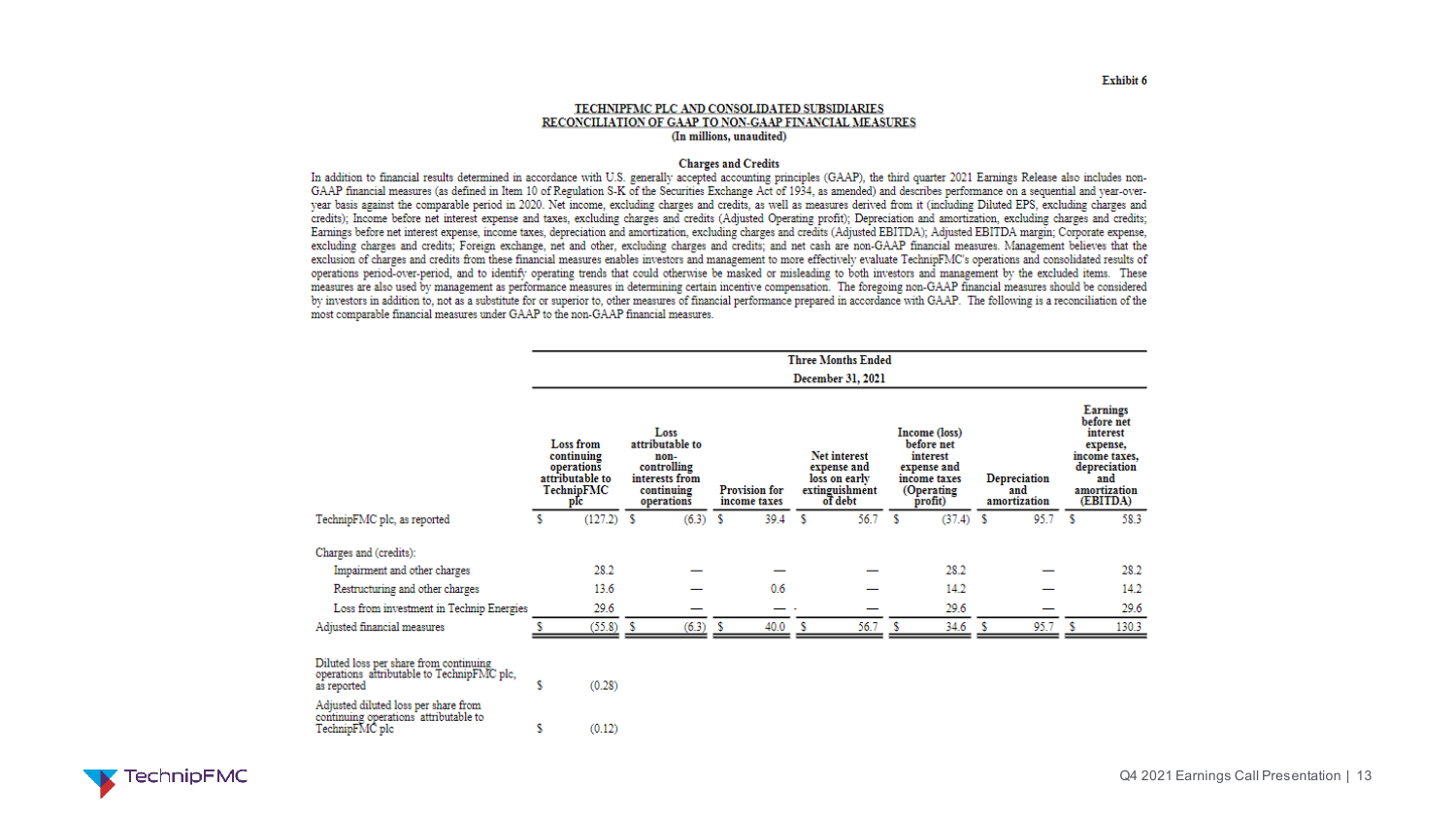#### TECHNIPFMC PLC AND CONSOLIDATED SUBSIDIARIES<br>RECONCILIATION OF GAAP TO NON-GAAP FINANCIAL MEASURES<br>(In millions, unaudited)

|                                                |     | <b>Three Months Ended</b> |    |                                       |    |                             |   |                                       |      |              |  |  |  |  |
|------------------------------------------------|-----|---------------------------|----|---------------------------------------|----|-----------------------------|---|---------------------------------------|------|--------------|--|--|--|--|
|                                                |     |                           |    |                                       |    | December 31, 2021           |   |                                       |      |              |  |  |  |  |
|                                                |     | <b>Subsea</b>             |    | <b>Surface</b><br><b>Technologies</b> |    | Corporate<br><b>Expense</b> |   | Foreign<br>Exchange, net<br>and Other |      | <b>Total</b> |  |  |  |  |
| Revenue                                        | \$. | 1,236.2                   | s  | 287.1                                 | s  | $\equiv$                    | S |                                       | s    | 1,523.3      |  |  |  |  |
| Operating profit (loss), as reported (pre-tax) | \$  | 8.5                       | \$ | 8.8                                   | \$ | $(29.7)$ \$                 |   | $(25.0)$ \$                           |      | (37.4)       |  |  |  |  |
| Charges and (credits):                         |     |                           |    |                                       |    |                             |   |                                       |      |              |  |  |  |  |
| Impairment and other charges                   |     | 26.6                      |    | 1.6                                   |    |                             |   |                                       |      | 28.2         |  |  |  |  |
| Restructuring and other charges                |     | 9.8                       |    | 2.2                                   |    | 2.2                         |   |                                       |      | 14.2         |  |  |  |  |
| Loss from investment in Technip Energies       |     | -                         |    | –                                     |    |                             |   | 29.6                                  |      | 29.6         |  |  |  |  |
| Subtotal                                       |     | 36.4                      |    | 3.8                                   |    | 2.2                         |   | 29.6                                  |      | 72.0         |  |  |  |  |
| Adjusted Operating profit (loss)               |     | 44.9                      |    | 12.6                                  |    | (27.5)                      |   | 4.6                                   |      | 34.6         |  |  |  |  |
| Depreciation and amortization                  |     | 78.7                      |    | 16.3                                  |    | 0.7                         |   |                                       |      | 95.7         |  |  |  |  |
| Adjusted EBITDA                                |     | 123.6                     | s  | 28.9                                  | s  | $(26.8)$ \$                 |   | 4.6                                   | - \$ | 130.3        |  |  |  |  |
| Operating profit margin, as reported           |     | 0.7%                      |    | 3.1%                                  |    |                             |   |                                       |      | $-2.5%$      |  |  |  |  |
| Adjusted Operating profit margin               |     | 3.6%                      |    | 4.4%                                  |    |                             |   |                                       |      | 2.3%         |  |  |  |  |
| Adjusted EBITDA margin                         |     | 10.0%                     |    | 10.1%                                 |    |                             |   |                                       |      | 8.6%         |  |  |  |  |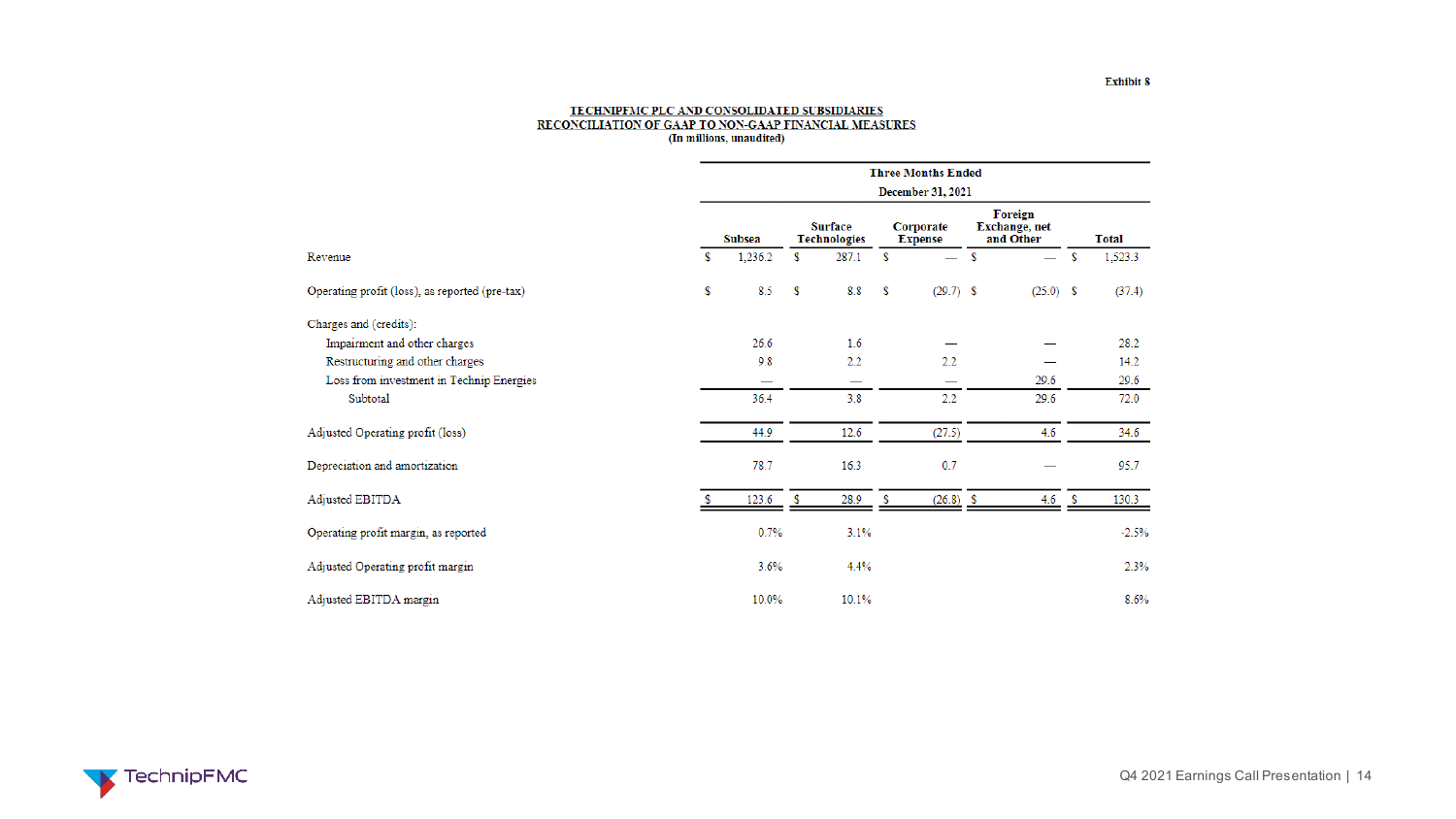#### TECHNIPFMC PLC AND CONSOLIDATED SUBSIDIARIES<br>RECONCILIATION OF GAAP TO NON-GAAP FINANCIAL MEASURES<br>(In millions, unaudited)

|                                                |    |                    |    |                                       |                             | <b>Three Months Ended</b> |   |                                       |    |              |  |  |
|------------------------------------------------|----|--------------------|----|---------------------------------------|-----------------------------|---------------------------|---|---------------------------------------|----|--------------|--|--|
|                                                |    | September 30, 2021 |    |                                       |                             |                           |   |                                       |    |              |  |  |
|                                                |    | Subsea             |    | <b>Surface</b><br><b>Technologies</b> | Corporate<br><b>Expense</b> |                           |   | Foreign<br>Exchange, net<br>and Other |    | <b>Total</b> |  |  |
| Revenue                                        | s  | 1,312.1            | s. | 267.3                                 | s                           |                           | S | —                                     | S  | 1,579.4      |  |  |
| Operating profit (loss), as reported (pre-tax) | \$ | 23.5               | S  | 12.1                                  | S                           | $(29.3)$ \$               |   | 22.3                                  | S  | 28.6         |  |  |
| Charges and (credits):                         |    |                    |    |                                       |                             |                           |   |                                       |    |              |  |  |
| Impairment and other charges*                  |    | 38.0               |    |                                       |                             |                           |   |                                       |    | 38.0         |  |  |
| Restructuring and other charges                |    | 5.6                |    |                                       |                             | 0.4                       |   |                                       |    | 6.0          |  |  |
| Income from investment in Technip Energies     |    | —                  |    |                                       |                             | $\overline{\phantom{0}}$  |   | (28.5)                                |    | (28.5)       |  |  |
| Subtotal                                       |    | 43.6               |    |                                       |                             | 0.4                       |   | (28.5)                                |    | 15.5         |  |  |
| Adjusted Operating profit (loss)               |    | 67.1               |    | 12.1                                  |                             | (28.9)                    |   | (6.2)                                 |    | 44.1         |  |  |
| Depreciation and amortization                  |    | 79.4               |    | 16.3                                  |                             | 0.8                       |   |                                       |    | 96.5         |  |  |
| Adjusted EBITDA                                | S  | 146.5              | S  | 28.4                                  | S                           | $(28.1)$ \$               |   | (6.2)                                 | S. | 140.6        |  |  |
| Operating profit margin, as reported           |    | 1.8%               |    | 4.5%                                  |                             |                           |   |                                       |    | 1.8%         |  |  |
| Adjusted Operating profit margin               |    | 5.1%               |    | 4.5%                                  |                             |                           |   |                                       |    | 2.8%         |  |  |
| Adjusted EBITDA margin                         |    | 11.2%              |    | 10.6%                                 |                             |                           |   |                                       |    | 8.9%         |  |  |

\*Includes \$36.7 million impairment relating to our equity method investment.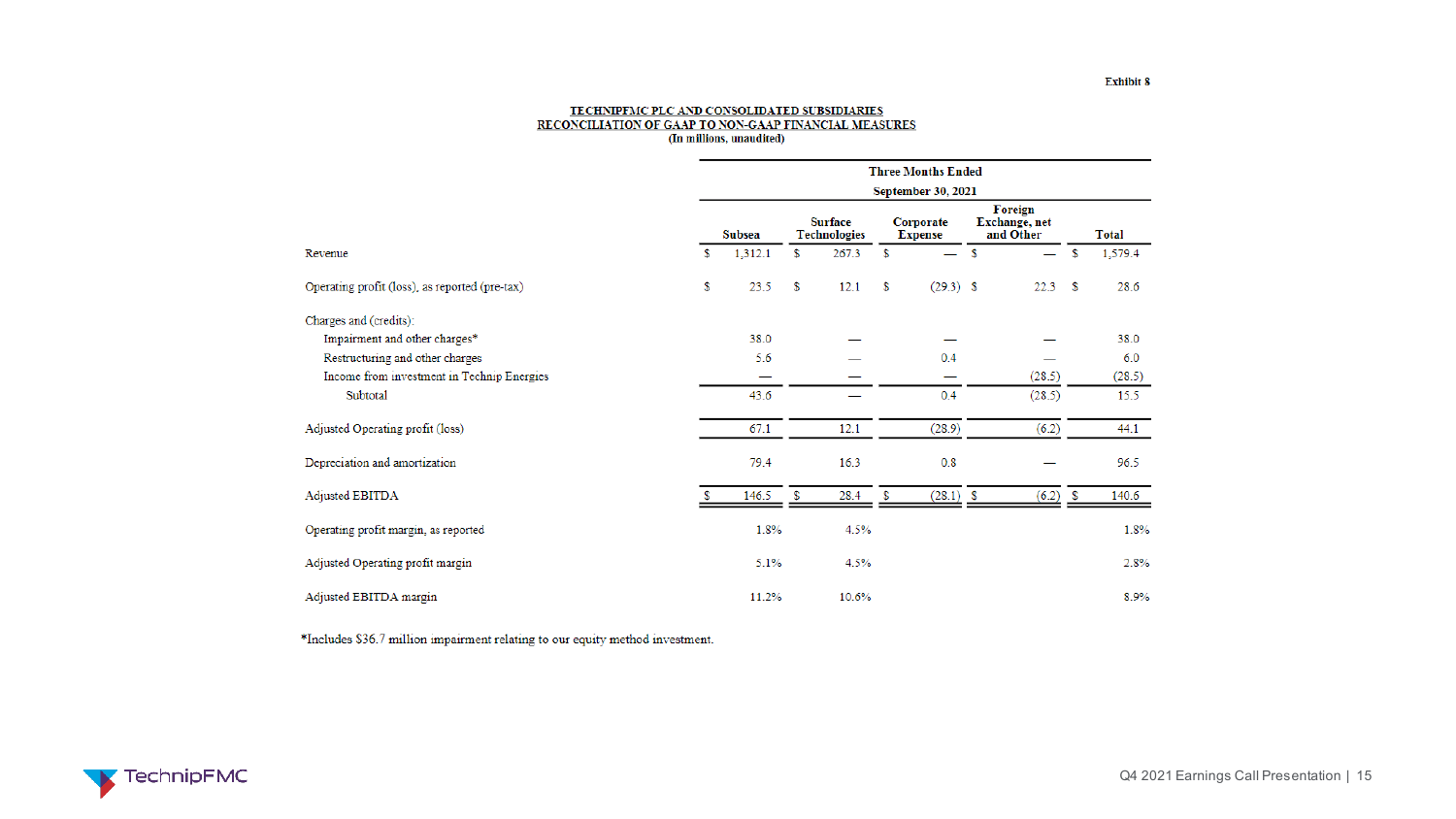#### TECHNIPFMC PLC AND CONSOLIDATED SUBSIDIARIES<br>RECONCILIATION OF GAAP TO NON-GAAP FINANCIAL MEASURES<br>(In millions, unaudited)

|                                                |     |               |                                       |       | <b>Three Months Ended</b>     |                          |           |    |              |
|------------------------------------------------|-----|---------------|---------------------------------------|-------|-------------------------------|--------------------------|-----------|----|--------------|
|                                                |     |               |                                       |       | <b>December 31, 2020</b>      |                          |           |    |              |
|                                                |     | <b>Subsea</b> | <b>Surface</b><br><b>Technologies</b> |       | Corporate<br><b>Expense</b>   | Foreign<br>Exchange, net |           |    | <b>Total</b> |
| Revenue                                        | S   | 1,338.0       | S.                                    | 262.3 | S<br>$\overline{\phantom{0}}$ | \$                       |           | S  | 1,600.3      |
| Operating profit (loss), as reported (pre-tax) |     | (9.5)         |                                       | 15.1  | (59.8)                        |                          | $13.6$ \$ |    | (40.6)       |
| Charges and (credits):                         |     |               |                                       |       |                               |                          |           |    |              |
| Impairment and other charges                   |     | 27.9          |                                       | 1.2   |                               |                          |           |    | 29.1         |
| Restructuring and other charges                |     | 16.8          |                                       | (0.8) | 0.7                           |                          |           |    | 16.7         |
| Subtotal                                       |     | 44.7          |                                       | 0.4   | 0.7                           |                          |           |    | 45.8         |
| Adjusted Operating profit (loss)               |     | 35.2          |                                       | 15.5  | (59.1)                        |                          | 13.6      |    | 5.2          |
| Depreciation and amortization                  |     | 81.3          |                                       | 15.4  | 17.1                          |                          |           |    | 113.8        |
| Adjusted EBITDA                                | \$. | 116.5         | S                                     | 30.9  | \$<br>$(42.0)$ \$             |                          | 13.6      | -S | 119.0        |
| Operating profit margin, as reported           |     | $-0.7%$       |                                       | 5.8%  |                               |                          |           |    | $-2.5%$      |
| Adjusted Operating profit margin               |     | 2.6%          |                                       | 5.9%  |                               |                          |           |    | 0.3%         |
| Adjusted EBITDA margin                         |     | 8.7%          |                                       | 11.8% |                               |                          |           |    | 7.4%         |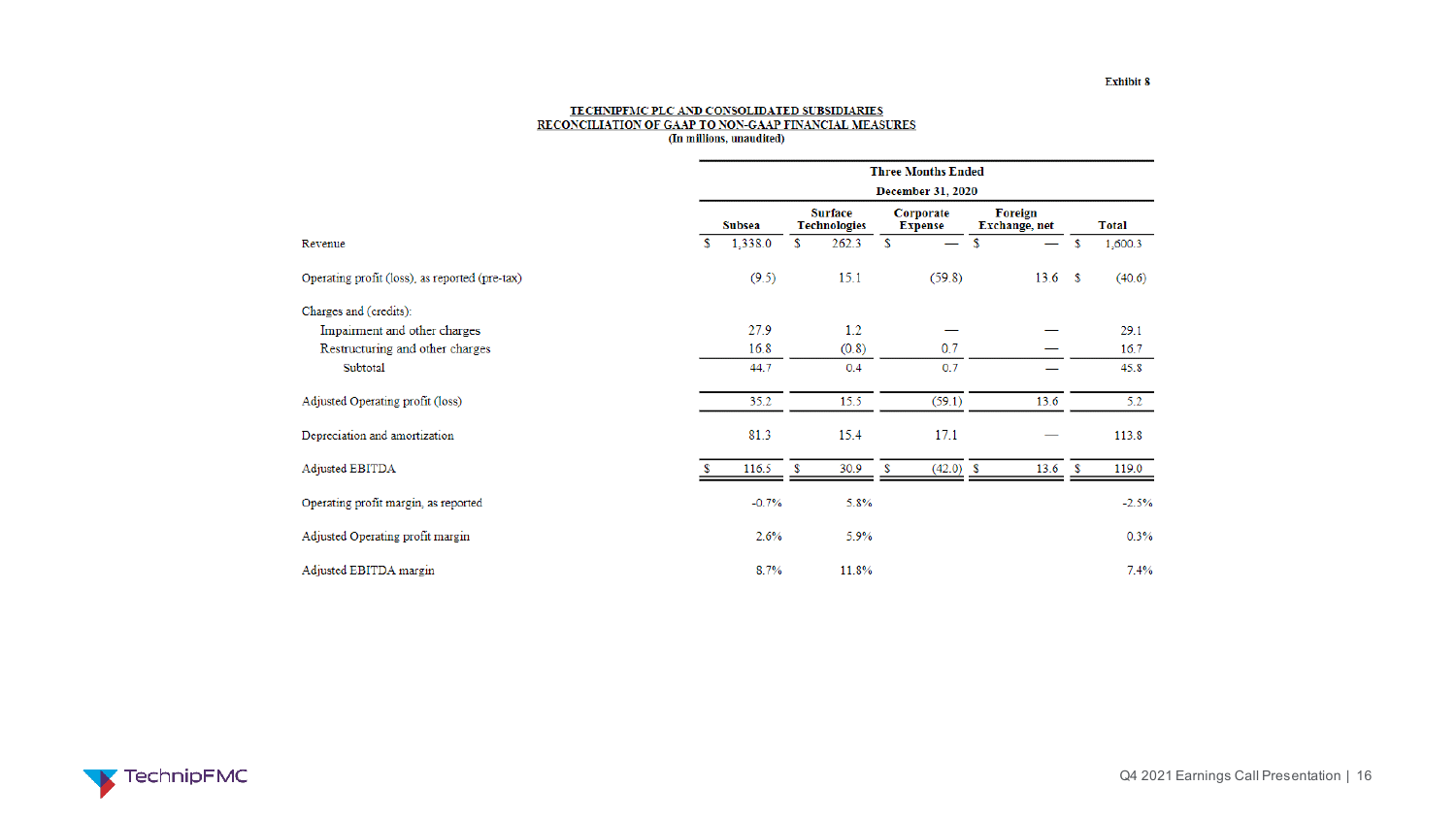#### TECHNIPFMC PLC AND CONSOLIDATED SUBSIDIARIES<br>RECONCILIATION OF GAAP TO NON-GAAP FINANCIAL MEASURES (In millions, unaudited)

|                                                |    |         |    |                                |   | <b>Year Ended</b>           |                                          |         |    |              |
|------------------------------------------------|----|---------|----|--------------------------------|---|-----------------------------|------------------------------------------|---------|----|--------------|
|                                                |    |         |    |                                |   | December 31, 2021           |                                          |         |    |              |
|                                                |    | Subsea  |    | <b>Surface</b><br>Technologies |   | Corporate<br><b>Expense</b> | Foreign<br>Exchange,<br>net and<br>Other |         |    | <b>Total</b> |
| Revenue                                        | s  | 5,329.1 | S. | 1,074.4                        | s |                             | s                                        |         | \$ | 6,403.5      |
| Operating profit (loss), as reported (pre-tax) | s  | 141.4   | s  | 42.0                           | s | $(118.1)$ \$                |                                          | 338.0 S |    | 403.3        |
| Charges and (credits):                         |    |         |    |                                |   |                             |                                          |         |    |              |
| Impairment and other charges*                  |    | 80.9    |    | 1.9                            |   | 3.0                         |                                          |         |    | 85.8         |
| Restructuring and other charges                |    | 19.8    |    | 5.7                            |   | 2.6                         |                                          |         |    | 28.1         |
| Income from investment in Technip Energies     |    |         |    |                                |   | —                           |                                          | (322.2) |    | (322.2)      |
| <b>Subtotal</b>                                |    | 100.7   |    | 7.6                            |   | 5.6                         |                                          | (322.2) |    | (208.3)      |
| Adjusted Operating profit (loss)               |    | 242.1   |    | 49.6                           |   | (112.5)                     |                                          | 15.8    |    | 195.0        |
| Depreciation and amortization                  |    | 317.2   |    | 64.8                           |   | 3.4                         |                                          |         |    | 385.4        |
| Adjusted EBITDA                                | Я. | 559.3   | s  | 114.4                          | s | $(109.1)$ \$                |                                          | 15.8    | s  | 580.4        |
| Operating profit margin, as reported           |    | 2.7%    |    | 3.9%                           |   |                             |                                          |         |    | 6.3%         |
| Adjusted Operating profit margin               |    | 4.5%    |    | 4.6%                           |   |                             |                                          |         |    | 3.0%         |
| Adjusted EBITDA margin                         |    | 10.5%   |    | 10.6%                          |   |                             |                                          |         |    | 9.1%         |

\*Includes \$36.7 million impairment relating to our equity method investment.

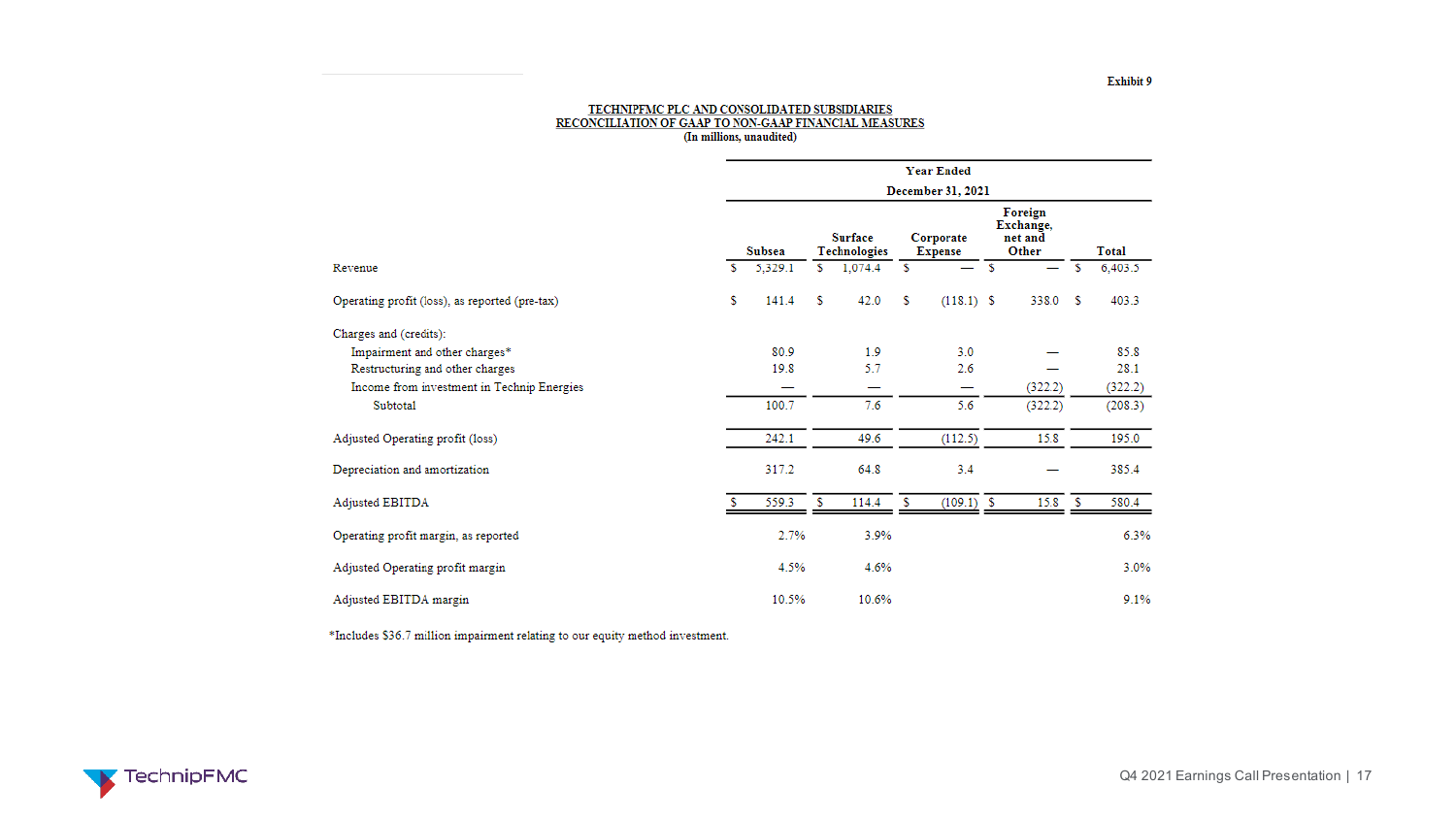#### TECHNIPFMC PLC AND CONSOLIDATED SUBSIDIARIES<br>RECONCILIATION OF GAAP TO NON-GAAP FINANCIAL MEASURES (In millions, unaudited)

|                                        |                  |                                |                          | <b>Year Ended</b>        |                                       |              |
|----------------------------------------|------------------|--------------------------------|--------------------------|--------------------------|---------------------------------------|--------------|
|                                        |                  |                                |                          | December 31, 2020        |                                       |              |
|                                        | Subsea           | <b>Surface</b><br>Technologies |                          | Corporate<br>Expense     | Foreign<br>Exchange,<br>net           | <b>Total</b> |
| Revenue                                | 5,471.4<br>S.    | S.                             | $1,059.2$ \$             | $\overline{\phantom{0}}$ | $\sim$ \$<br>$\overline{\phantom{0}}$ | 6,530.6<br>s |
| Operating loss, as reported (pre-tax)  | \$.<br>(2,815.5) | -S                             | $(429.3)$ \$             | $(131.9)$ \$             | $(40.2)$ \$                           | (3, 416.9)   |
| Charges and (credits):                 |                  |                                |                          |                          |                                       |              |
| Impairment and other charges           | 2,854.5          | 419.3                          |                          |                          |                                       | 3,273.8      |
| Restructuring and other charges        | 52.9             |                                | 13.2                     | 4.3                      |                                       | 70.4         |
| Direct COVID - 19 expenses             | 50.1             |                                | 7.7                      |                          |                                       | 57.8         |
| Purchase price accounting adjustments  | 8.5              |                                | $\overline{\phantom{0}}$ | –                        |                                       | 8.5          |
| <b>Subtotal</b>                        | 2,966.0          | 440.2                          |                          | 4.3                      | –                                     | 3,410.5      |
| Adjusted Operating profit (loss)       | 150.5            |                                | 10.9                     | (127.6)                  | (40.2)                                | (6.4)        |
| Adjusted Depreciation and amortization | 316.4            |                                | 70.1                     | 17.1                     |                                       | 403.6        |
| Adjusted EBITDA                        | 466.9            | -S                             | 81.0<br>- \$             | (110.5) S                | $(40.2)$ \$                           | 397.2        |
| Operating profit margin, as reported   | $-51.5%$         |                                | $-40.5%$                 |                          |                                       | $-52.3%$     |
| Adjusted Operating profit margin       | 2.8%             |                                | 1.0%                     |                          |                                       | $-0.1%$      |
| Adjusted EBITDA margin                 | 8.5%             |                                | 7.6%                     |                          |                                       | 6.1%         |

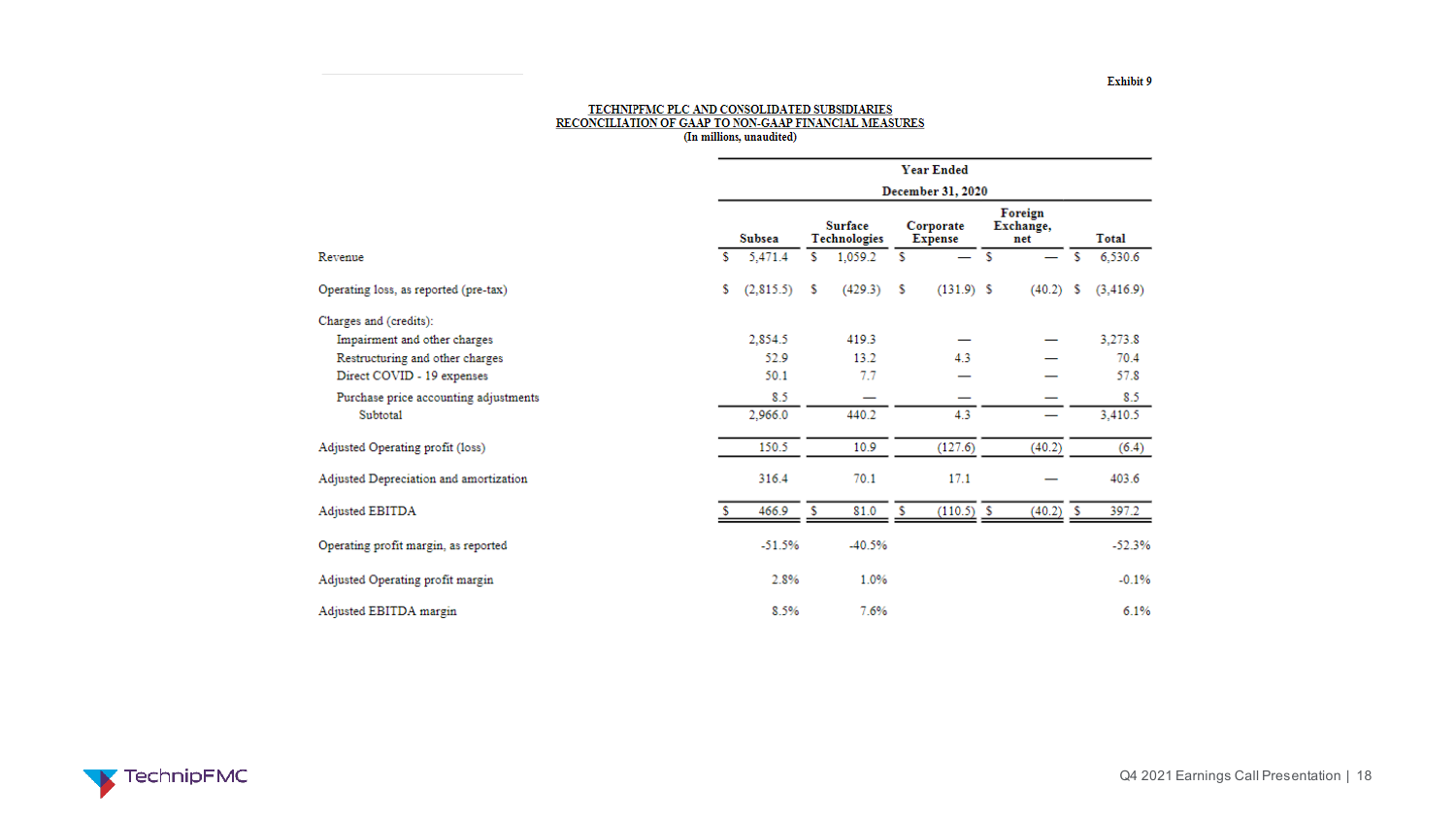#### TECHNIPFMC PLC AND CONSOLIDATED SUBSIDIARIES RECONCILIATION OF GAAP TO NON-GAAP FINANCIAL MEASURES (In millions, unaudited)

|                                                       | December 31,<br>2021 |            |  | September 30,<br>2021 | December 31,<br>2020 |           |  |
|-------------------------------------------------------|----------------------|------------|--|-----------------------|----------------------|-----------|--|
| Cash and cash equivalents                             | S                    | 1.327.4    |  | 1,034.0               |                      | 1,269.2   |  |
| Short-term debt and current portion of long-term debt |                      | (277.6)    |  | (282.2)               |                      | (624.7)   |  |
| Long-term debt, less current portion                  |                      | (1, 727.3) |  | (1.973.6)             |                      | (2,835.5) |  |
| Net debt                                              |                      | (677.5)    |  | $(1,221.8)$ \$        |                      | (2,191.0) |  |

Net (debt) cash, is a non-GAAP financial measure reflecting cash and cash equivalents, net of debt. Management uses this non-GAAP financial measure to evaluate our capital structure and financial leverage. We believe net debt, or net cash, is a meaningful financial measure that may assist investors in understanding our financial condition and recognizing underlying trends in our capital structure. Net (debt) cash should not be considered an alternative to, or more meaningful than, cash and cash equivalents as determined in accordance with U.S. GAAP or as an indicator of our operating performance or liquidity.

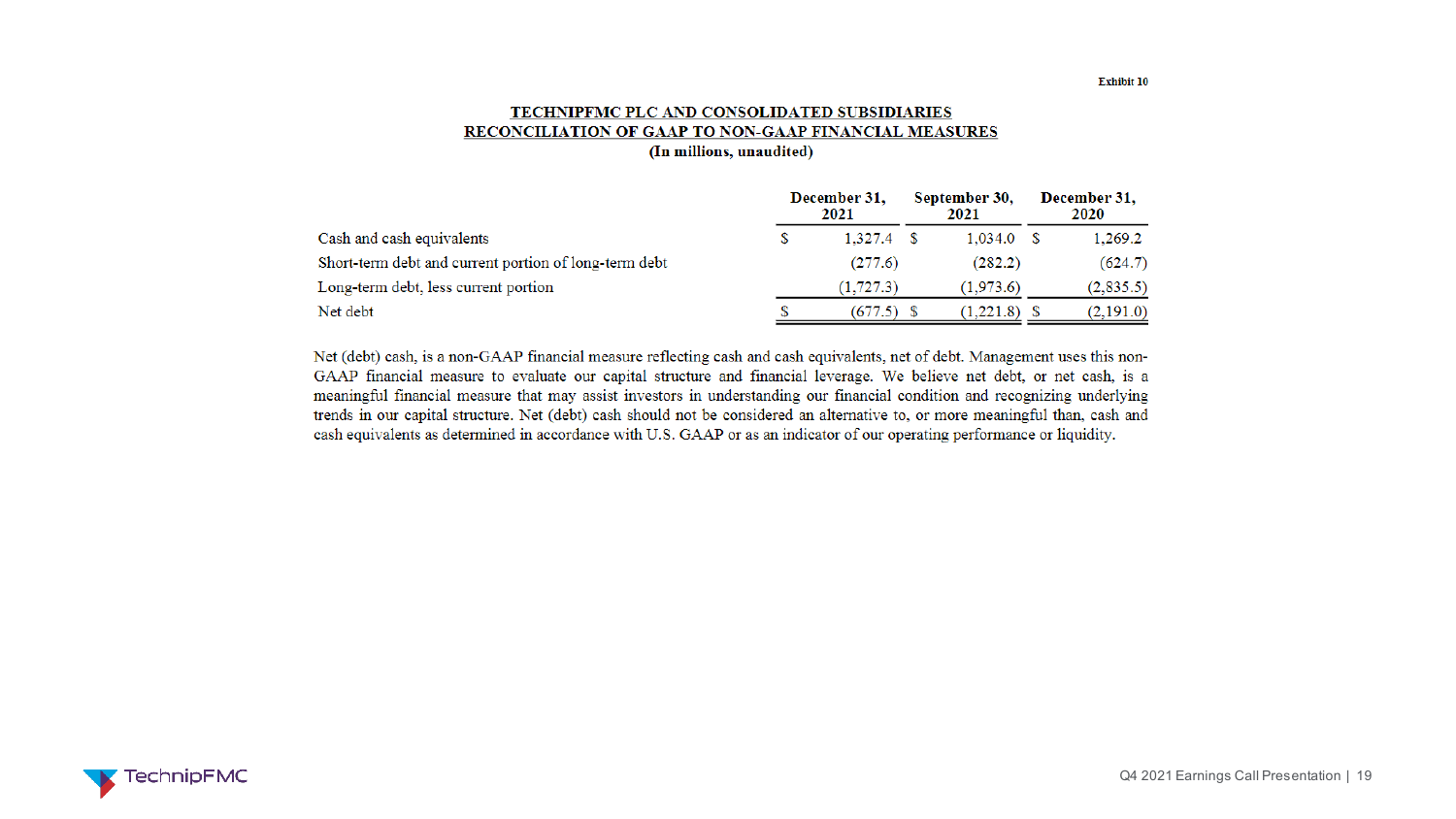#### TECHNIPFMC PLC AND CONSOLIDATED SUBSIDIARIES RECONCILIATION OF GAAP TO NON-GAAP FINANCIAL MEASURES (In millions, unaudited)

|                                                                  | <b>Three Months Ended</b><br>December 31, | Year Ended December 31, |         |
|------------------------------------------------------------------|-------------------------------------------|-------------------------|---------|
|                                                                  | 2021                                      | 2021                    | 2020    |
| Cash provided by operating activities from continuing operations | 483.5<br>- S                              | 715.0                   | 772.4   |
| Capital expenditures                                             | (60.5)                                    | (191.7)                 | (256.1) |
| Free cash flow from continuing operations                        | 423.0                                     | 523.3                   | 516.3   |

Free cash flow (deficit) from continuing operations, is a non-GAAP financial measure and is defined as cash provided by operating activities less capital expenditures. Management uses this non-GAAP financial measure to evaluate our financial condition. We believe from continuing operations, free cash flow (deficit) from continuing operations is a meaningful financial measure that may assist investors in understanding our financial condition and results of operations.